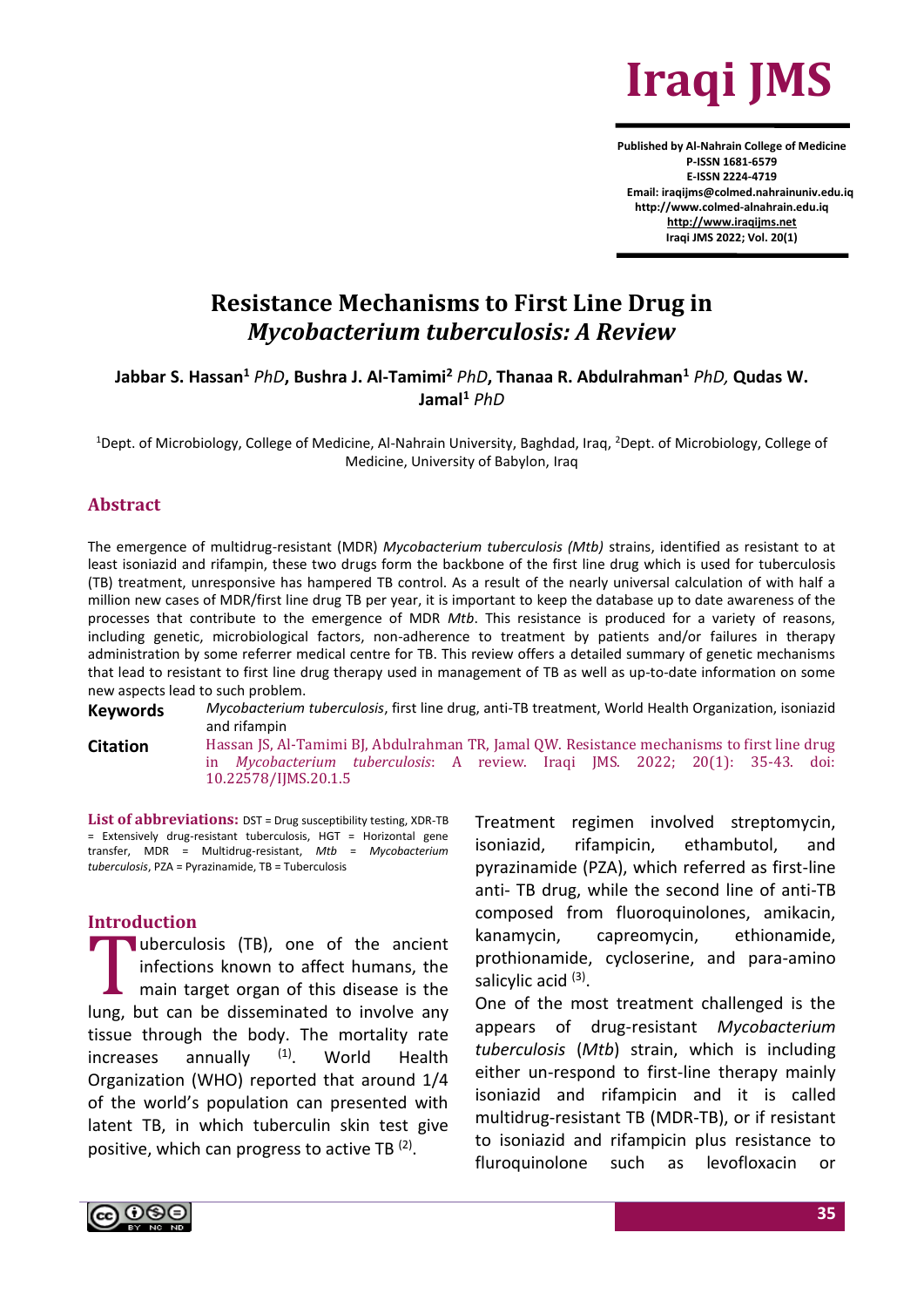moxifloxacin in addition to that it resistant to at least one of the three injectable second-line drugs (amikacin, capreomycin or kanamycin), it refers to extensively drug-resistant TB (XDR-TB) (3) .

The burden of the drug resistances TB strain will be growing in last years in the TB endemic countries, many fundamental risk factors may be led to this troubled situation, such as misused of anti TB drug, therapy regimen failure, tuberculosis relapse, difficulty getting a drug susceptibility testing (DST) and in some country's patients did not get drug supply easily <sup>(4)</sup>.

Unluckily, conventional culture methods using egg-yolk-enriched media till know considered the most utilized methods for TB-DST, long time required to get result for this conventional method displease doctors in the management of TB cases, this forces doctors to give treatment to newly diagnosed patients without resorting to TB-DST, despite the presence of newer methods for studying TB-DST, unfortunately the high cost of such newly methods in low and middle-income countries determine their use <sup>(4)</sup>.

Cell wall structure of *Mtb* is complex and diverse it composed from high lipid content, the fraction lipid of this cell wall including cord factor, mycolic lipid, wax D in addition to that the cell envelope of *Mtb* is extraordinarily hydrophobic and forms a remarkably strong permeability barrier, rendering *Mtb* naturally not respond to a broad variety of anti-TB therapy<sup>(5)</sup>.

The resistance of TB bacteria to various treatment mainly to isoniazid and rifampicin, the most effective anti-TB drugs has become one of the global problems and lead to increase morbidity and mortality of this disease (6).

From an evolving viewpoint, *Mtb* use two main genetic strategies to avoid and escape from attack of anti-TB treatment, these genetic methods including mutations in gene(s), which often related to the mechanism of action of the compound, and second strategies is acquisition of DNA coding for resistance determinants by means of horizontal gene transfer (HGT)<sup>(7)</sup>.

#### **Genetic structure of** *Mycobacterium tuberculosis*

The chromosomal characteristic of *Mtb* equal to 4,200,000 nucleotides long and the G to C ration is about 65%, this genome comprised from 4000 gene, and one of the essential gene in this genome is genes that code for lipid metabolism which is Which constitutes roughly about 8% of the total of this genome makeup (8) .

DNA homology between all *Mtb* complex show 95-100% connections, while in the case of the 16S rRNA gene, it is found in all types of these bacteria, for this reason some researchers suggest this species grouped as a single species (9) .

From other hand, l6S-23S rRNA internal transcript spacer (ITS), which is spacer DNA well used for species determination of mycobacteria that due to elevated of variation between species, both in their base length and in their sequence the data that suggest mycobacterium species contain alleles in the ribosomal operon in their genome enhance the potential that a considerable quantity sequence variation exists in these spacer regions, even among strains of the same species<sup>(10)</sup>.

## **First-line drugs used in the fight against tuberculosis**

The battle against TB started since ancient times and is still going on. Various types of drugs have been introduced into the battlefield, and the first-line drugs remain among the most important and ancient weapons in this confrontation for various reasons, including ease of processing and access to them, and that is their ability to deal with disease under different TB pathogenesis process (11) .

Effective TB treatment introduce in 1952 and since, through all this time *Mtb* have acquired unresponsiveness to various type of drugs

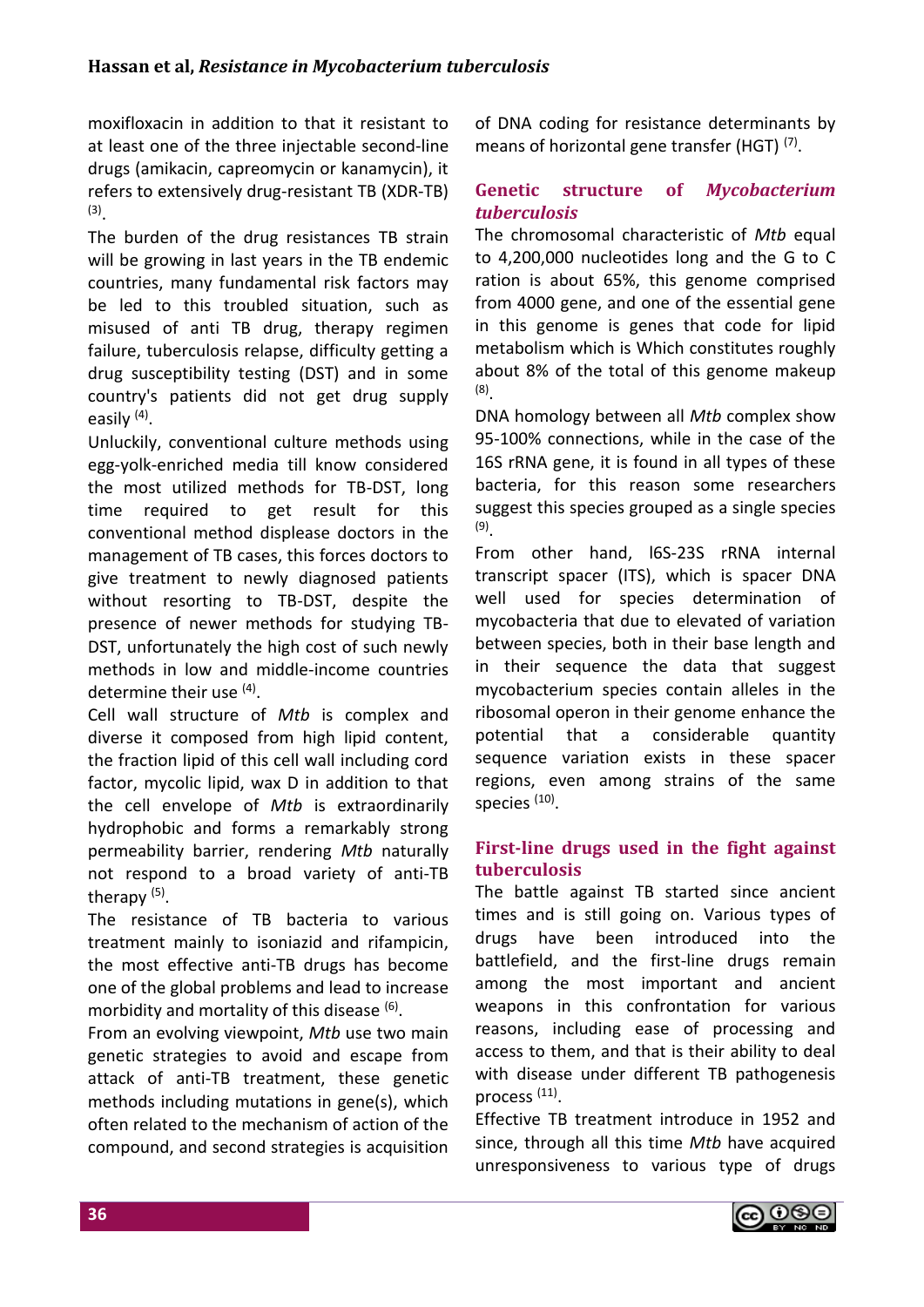effect both treatment and control programs. MDR and XDR-TB have emerged due to inappropriate use of anti-TB medications, incorrect prescriptions, poor quality drugs and ending treatment prematurely <sup>(12)</sup>.

The manner to treatment the TB is completely distinct from that for other bacterial infections, *Mtb* required long generation time and have capability for latency which led to decrease the metabolic processing makes it a problematic in therapeutic target <sup>(13)</sup>.

Furthermore, one of most effective scape mechanisms in *Mtb* is granuloma formations, which composed of solid caseous material make the penetration of anti-TB is difficulty and the environmental pH is adequately low to prevent the activity of anti- tuberculosis therapy<sup>(14)</sup>. Particularly when treatment by using mono-therapy anti- TB, for instance, isoniazid is vital in the initiation of therapy; its bactericidal activity promptly diminishing the viable organism in sputum because it is active mostly toward the TB growing in pulmonary cavities  $(15)$ . PZA is only working at low pH, making it preferably suitable for destroying the tuberculosis inside caseous necrotic foci <sup>(16)</sup>. Rifampin has a great role in destroying the bacteria that are metabolizing slowly in constant, and lead to reduce the infectious agent in the target tissue <sup>(17)</sup>.

The consequent descriptions of first-line anti-TB therapy gave the medical center the basic methods for TB management and control. The subsequent series of trials performed under the supervision of the U.S. Public Health Service, WHO guideline and others produced data lead to that cure rates of over 95% with limited relapse rates were practicable in as little as 6 months, using the first line with the new drug against TB, many countries have seen the virtual eradication of TB<sup>(18)</sup>.

## **Drug resistance in** *Mtb*

One of the important methods lead to developing drug resistance in *Mtb* is mutation in genes, which leads to the influence or disruption of the work drug-activating enzymes, these mutations can take form of single nucleotide polymorphisms (SNPs), insertions or deletions and to lower level, large deletions. *Mtb* differ from other bacteria in that, un-responses to drug are not gained by HGT by mobile genetic elements <sup>(17)</sup>.

There are two major mechanisms lead to drug resistance in *Mtb*, which is primary drug resistance in which bacteria acquired when it is transmitted to a new host, the second mechanisms are secondary drug resistance in which *Mtb* obtainment drug resistance mutations to one or more drugs <sup>(19)</sup>.

Many researchers according to whole genome sequencing (WGS) reported that *Mtb* drug resistance firstly to isoniazid then resistance to rifampicin or ethambutol followed by resistance to PZA and lastly, resistance to second- and third-line drugs. These studies give valuable perception into the evolution of the *Mtb* (20-22) .

## **Mechanisms of resistance to first-line drugs**

## **Isoniazid**

Isoniazid belongs to a group of bioreversible derivatives therapy called prodrug, in which must be experience enzymatic and/or chemical conversion in vivo to release the active origin drug, so in the isoniazid drug an activating process takes place through catalase/peroxidase enzyme encoded by the katG gene, after triggered isoniazid lead to prevent formation of mycolic acid by the NADH-dependent enoyl-acyl carrier protein reductase, which is a key enzyme in fatty acid synthesis, this enzyme is encoded by gene called inhA gene (23,24).

The mechanisms that lead to developed unresponsive to isoniazid is mediated by mutation that occur in the katG, inhA gene, the widespread resistance process has been detected is the katG S315T mutation, this mutation causes ineffective isoniazid–NAD product inhibiting the antimicrobial action of isoniazid which is consequently lead to highrate isoniazid resistance in MDR isolates (25,26).

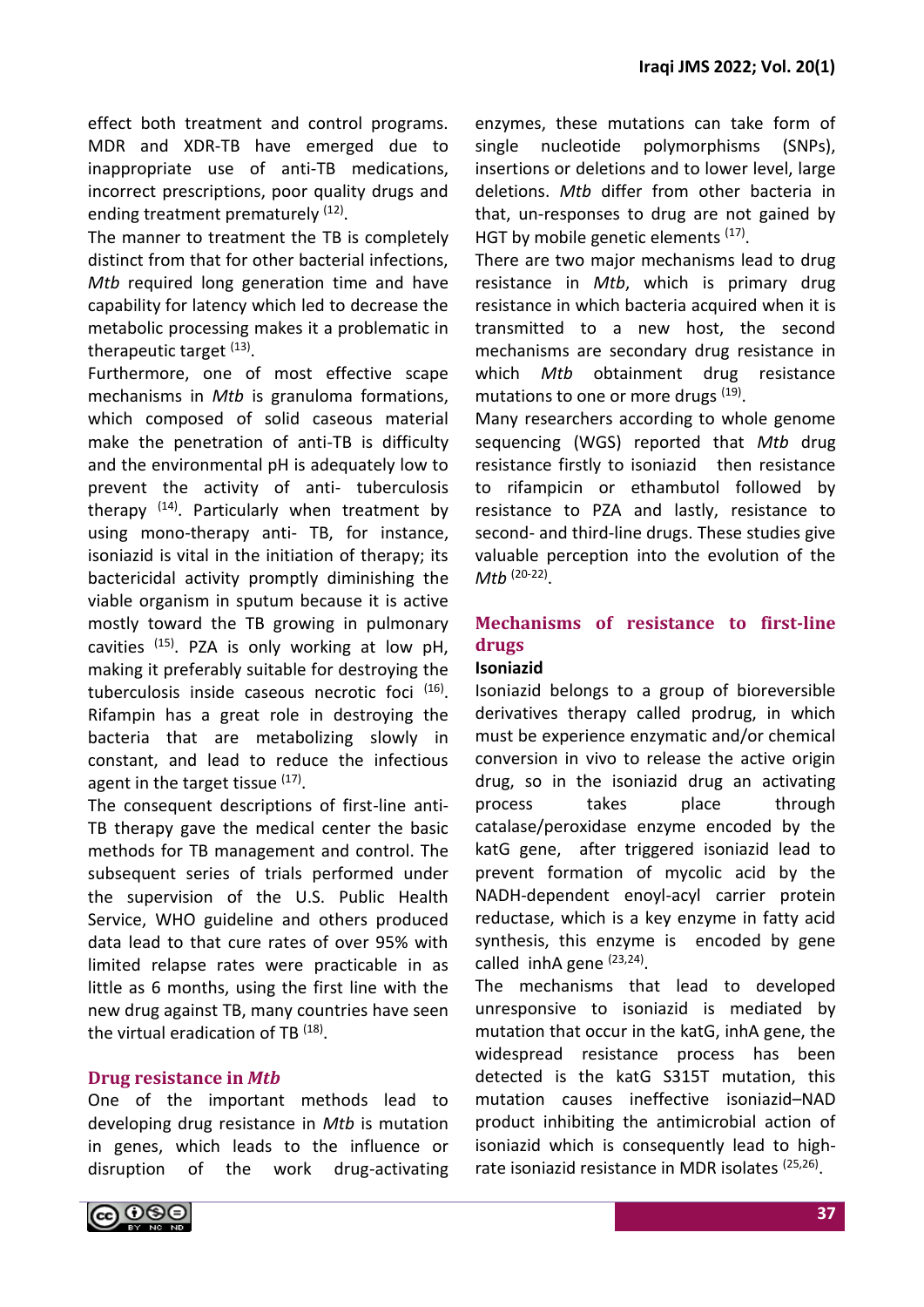Machado et al. stated that mutations that take place in the inhA regulatory region and coding region generated high-ranking isoniazid resistance and it's a key step in resistance to ethionamide (27).

In addition to katG, inhA gene mutation, other mutation has been recorded and involved in resistance to isoniazid such as dfrA gene mutation which encodes a thymidylate synthase, furthermore alkyl hydroperoxide reductase C is a type of the peroxiredoxin family possess peroxinitrite reductase activity as well as peroxidase activity hat diminish organic peroxides to their corresponding organic alcohols which encoded by the ahpC gene in mycobacteria <sup>(28)</sup>.

Mutations in the promoter region of the ahpC gene were proposed as representative markers for isoniazid unresponsive. Studies have also reported a variety of mutations were identified in the kasA, oxyR-ahpC and furA-katG in isoniazid-resistant isolates of Mtb<sup>(29)</sup>.

However, systematic review reported that mutations in katG and inhA is the play important mechanisms associated with isoniazid resistance, respectively. These common mutations, in association with frequently occurring mutations in the ahpCoxyR, account for 84% of worldwide phenotypic isoniazid resistance (30).

WGS display proof that isoniazid resistance predates rifampicin resistance, associated with the katG S315T mutation. This carries out this mutation a perfect marker of the pre-MDR phenotype. Globally, the case rate of isoniazid resistance is over growing and is associated with worse outcomes <sup>(31)</sup>.

## **Rifampicin**

When *Mtb* sensitive to anti-TB therapy, rifampicin concerned one of the most effective drugs in first line anti-TB drug, its act actively in both metabolizing and low-metabolizing TB (32,33) .

The mechanism of action is initiating when rifampin inhibits elongation of mRNA by binding to the b subunit of the RNA polymerase, which lead to gradual accumulation of mutations in 81-bp rifampicin resistance-determining region, which is found in the gene rpoB (codons 507 to 533), this process caused transcription failure in bacterial cell. The widespread mutations in the rifampicin resistance determining region (RRDR) are reported in codons 526 and 531 and its estimated 62.5% - 81.1% of *Mycobacterium* rifampin-resistant<sup>(34)</sup>.

Cross-resistance to all class of rifamycin antibiotics such as rifabutin and rifalazil have been reported with rpoB mutations and attributable to mutations within the hotspot region, early regions of the rpoB gene and double mutations in codons 516 and 529<sup>(35)</sup>.

Some investigations reported absence of alteration in the rpoB gene in *Mycobacterium* rifampicin-resistant isolates suggesting other mechanisms of rifampicin resistance (36). Minh et al. suggested that at external RRDR, rare mutations were reported in *Mycobacterium* isolates<sup>(37)</sup>.

*Mtb* that resistant to only rifampicin without other agent in first line anti-TB drug such as isoniazid refer as rifampicin monoresistance, and it's not commonly reported strain <sup>(38)</sup>.

Rifampicin mono‐resistant TB led to unsuccessful treatment of TB depend on first line anti-TB drugs and any TB regimen without rifampin lead to bad prognosis outcome <sup>(39)</sup>. The American Thoracic Society, Centers for Disease Control and Infectious Diseases Society of America advisable a 12–18‐month regimen for rifampicin mono‐resistant Tb with isoniazid, ethambutol, and a fluoroquinolone, with the addition of PZA for the first 2 months (40).

## **Pyrazinamide**

Pyrazinamide (PZA) is a major member of first line anti TB regimen and sometime used as a key component in treatment of rifampicin mono‐resistant TB, it is considered as a prodrug required conversation into pyrazinoic acid (POA) by the pyrazinamidase/nicotinamidase (PZase) enzyme, encoded by the pncA gene (41) .

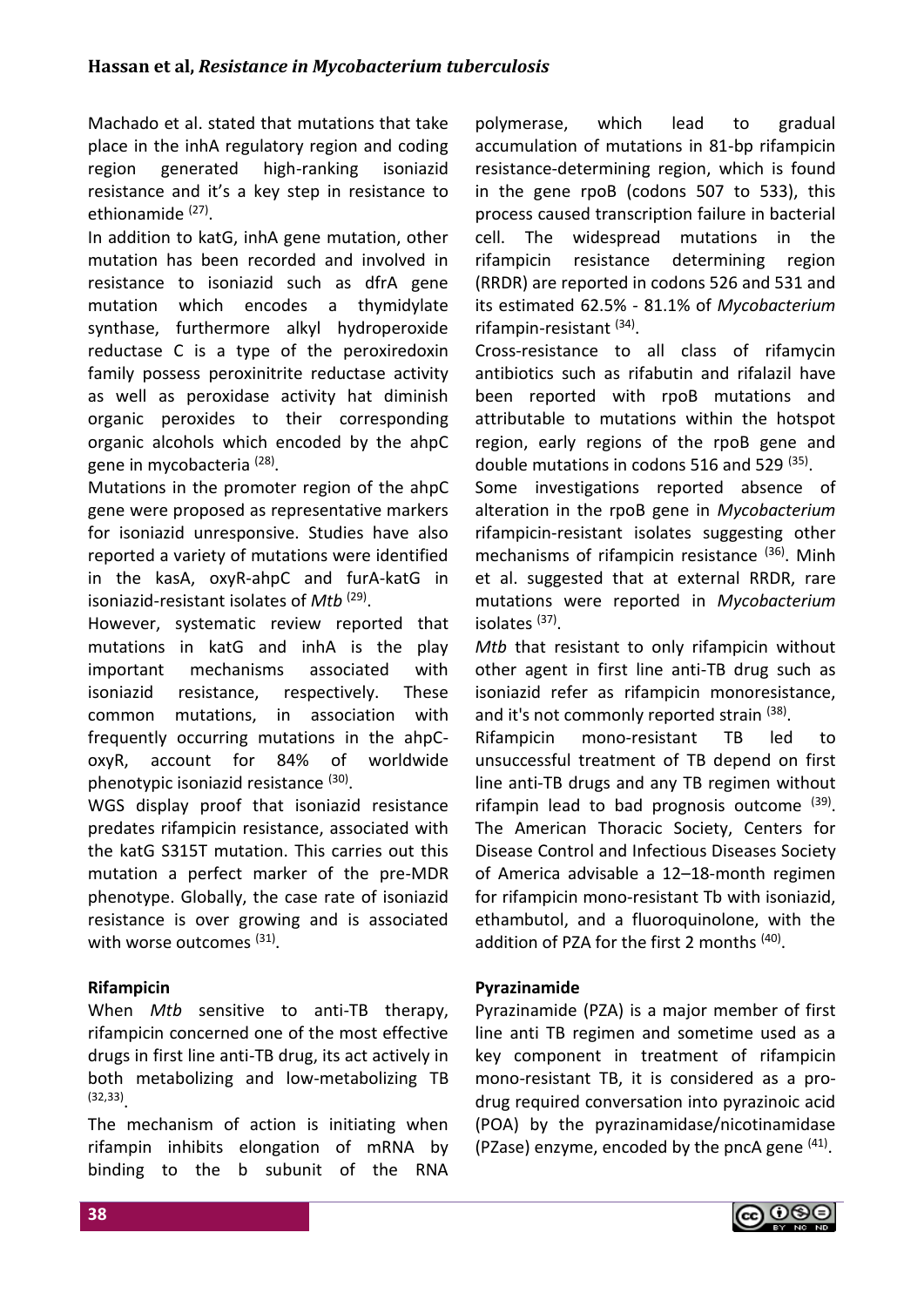The activity of PZA is thought to be more at an acidic pH (within macrophages) and its effective against dormant or non-replicating (TB lesion) and little activity toward *Mtb* (42,43) .

PZA enters bacilli through passive diffusion and is converted into POA by the cytoplasmic PZase encoded by pncA. POA then gets out of the cell through passive diffusion and a deficient efflux mechanism in *Mtb*, upon activated, POA inhibiting membrane transport through break up the bacterial membrane, in an acidic environment, POA is protonated allowing for reabsorption into the cell, resulting in cellular damage<sup>(44)</sup>.

Resistance to PZA is associated with many mutations such as mutations in the rpsA (ribosomal protein I) gene and mutation in aspartate decarboxylase (PanD) However, the mutation in the pncA gene and its promoter region remains the most important one in these mutations and commonest mechanisminitiated pyrazinamide resistance (45).

## **Ethambutol**

Since its introduction as a treatment for TB in 1966 until now, this treatment is still the backbone agent in first line drug used in the management of TB. The anti-TB activity of this agent relating to the ability to prevent formation of mycobacterial cell wall by interaction with arabinogalactan and lipoarabinomannan (LAM) through membraneembedded arabinosyltransferases — EmbA, EmbB, and EmbC (46) .

Some mutant proteins from the Emb family (ABC) have been isolated in ethambutolresistant *Mtb* which suggest that resistance to ethambutol is mediated via mutations in the Emb family  $(47)$ . Safi et al reported that mutations in ubiA gene which encodes for decaprenyl-phosphate 5 phosphoribosyltransferase synthase cause high-level ethambutol resistance when they occur with embB mutations (48).

## **Streptomycin**

Streptomycin, an injectable aminoglycoside therapy, it's one of the first anti-TB agent that has a distinct repressive effect on tuberculous infections. As a result, to initial broad use as anti-TB led to the early emergence of streptomycin resistance (49).

This drug is active against slow-growing bacilli and it have direct effect on bacterial ribosome particularly 30S subunit, when it interacts with S12 and 16S rRNA in form of irreversibly binding via this interaction, streptomycin blocking translation consequently inhibiting protein synthesis<sup>(50)</sup>.

The leading mechanism of resistance to streptomycin is occur through the mutations in the rpsL and rrs genes, encoding the ribosomal protein S12 and the 16S  $rRNA$ <sup>(51)</sup>. There are some studies mentioned that gidB gene which encoding a 7- methylguanosine methyltransferase specific for methylation of the G527 in loop of the 16S rRNA may be undergo a mutation lead to low-level streptomycin resistance (52,53).

## **Epistasis in** *Mtb* **drug resistance**

Epistasis or interactions between genes, is a situation in genetics in which the impact of a gene mutation is dependent on the presence or absence of mutations in at least one different gene (54). Epistasis occurs when several mutations interact with each other to express new advantageous traits for an organism and are often necessary for bacteria to modify their fitness cost (fitness in microbiology is the ability of microbes to thrive in a competitive environment. It is often determined by comparing the growth rate in a given environment of a mutant strain with that of its non-mutant isogenic relative (55).

During epistatic interactions, the effect of multiple mutations is greater or less than the effect of the individual mutation and can lead to either beneficial or deleterious phenotypes. According to this concept epistasis is classified as positive epistasis (antagonistic), negative epistasis (synergistic), and sign epistasis (56)

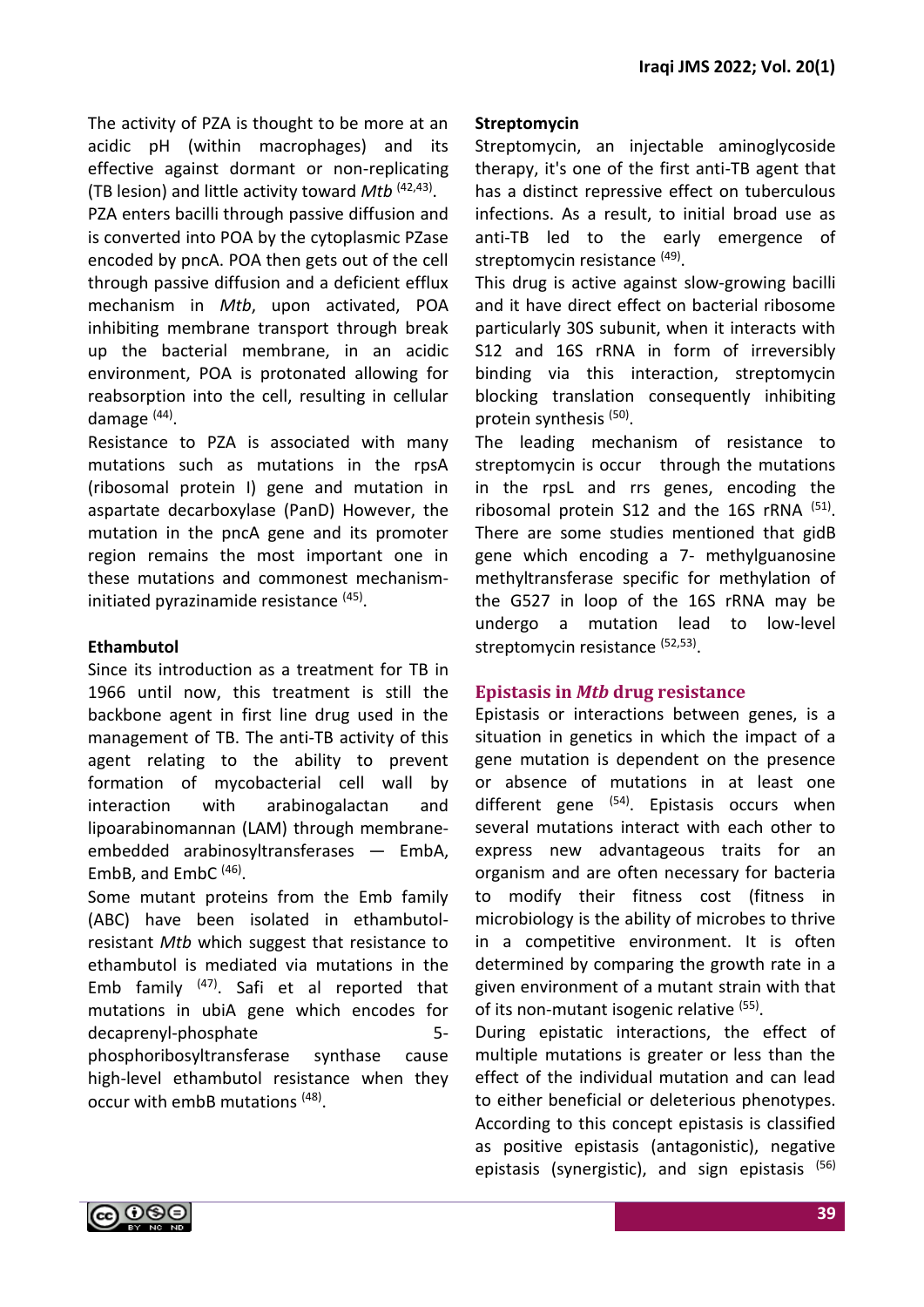(Figure 1). A study by Borrell et al. has reported the role of positive epistasis in drug resistance development in *Mtb* and they reported that a particular combination of mutations in rpoB and gyrA that conferred resistance to RIF and ofloxacin (OFX) <sup>(57)</sup>.



**Figure 1. Forms of epistatic interaction between mutations (56) . (↑) indicated high MTB fitness and (↓) indicated low MTB fitness**

## **Concluding remarks**

TB is one of the deadly diseases that have led to increase morbidity and mortality through the world, after the initiation of drugs, which lead to great effect in reducing the devastating effects of this infection, especially used of the first-line drugs, but unfortunately, another major problem appeared in recent years that scientists and doctors faced which is drug resistant TB. It is a serious and growing problem in modern medicine and it is emerging as an outstanding public health threat particularly to first line drug, which is used for the treatment of new diagnosis patients. Many genetic and phenotypic mechanisms involved in development of resistance to therapy by *Mtb*. Understanding of these mechanisms allow scientists to initiate effective drug.

#### **References**

- **1.** Al-Saeedi M, Al-Hajoj S. Diversity and evolution of drug resistance mechanisms in *Mycobacterium tuberculosis*. Infect Drug Resist. 2017; 10: 333-42. doi: 10.2147/IDR.S144446.
- **2.** WHO, Global Tuberculosis Report; WHO: Geneva, Switzerland, 2019.
- **3.** Khatun UF, Amin R, Islam, M, et al. Sociodemographic profile and drug sensitivity pattern of suspected drug resistant tuberculosis among patients in Regional Tuberculosis Reference Laboratory (RTRL) of a Tertiary Hospital. J Med. 2017; 18(2), 62-7. doi: https://doi.org/10.3329/jom.v18i2.33680.

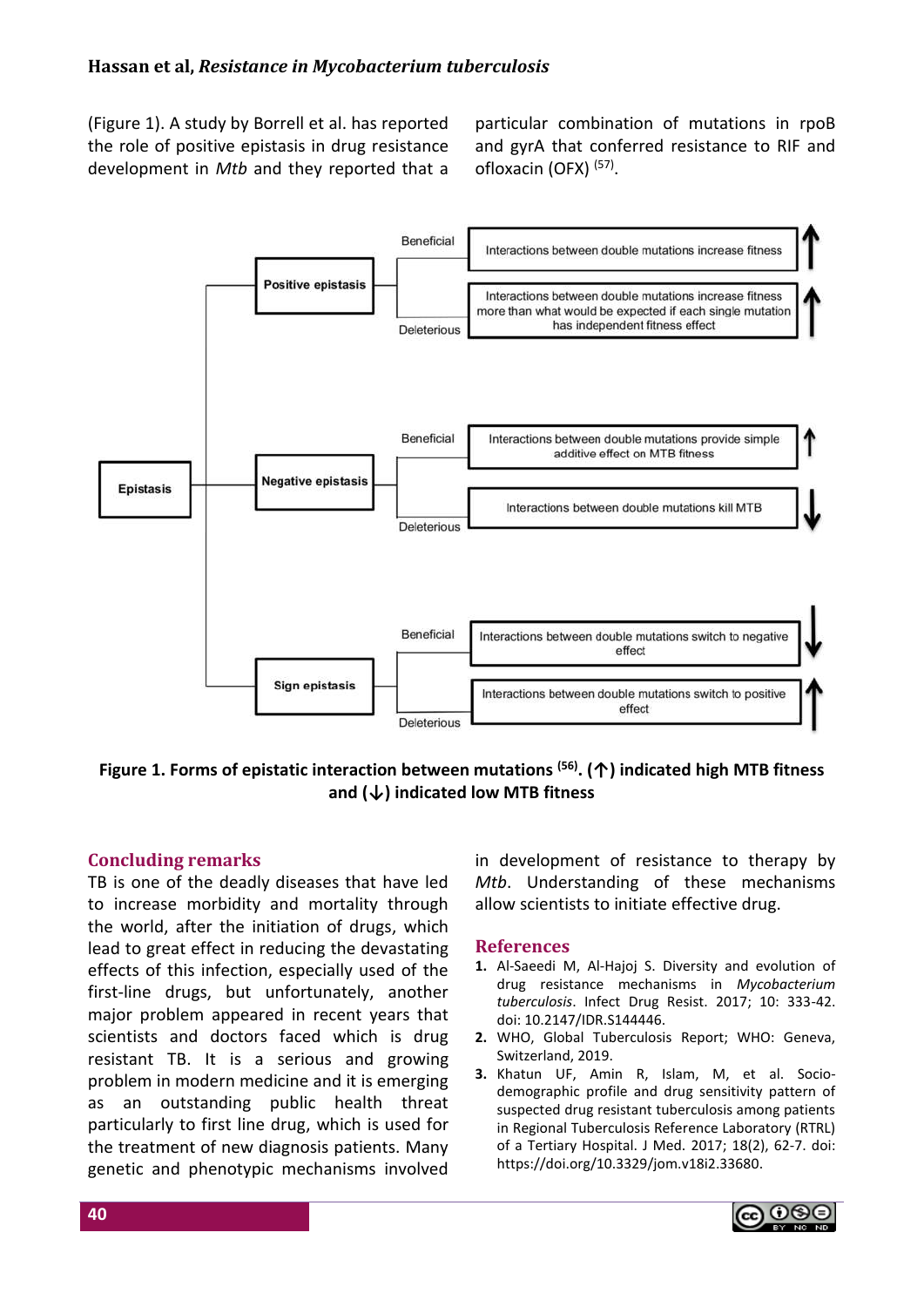- **4.** Ali MH, Alrasheedy AA, Hassali MA, et al. Predictors of Multidrug-Resistant Tuberculosis (MDR-TB) in Sudan. Antibiotics (Basel). 2019; 8(3): 90. doi: 10.3390/antibiotics8030090.
- **5.** Asante-Poku A, Otchere ID, Danso E, et al. Evaluation of GenoType MTBDRplus for the rapid detection of drug-resistant tuberculosis in Ghana. Int J Tuberc Lung Dis. 2015; 19(8): 954-59. doi: 10.5588/ijtld.14.0864.
- **6.** Ali MH, Alrasheedy AA, Kibuule D, et al. Assessment of multidrug-resistant tuberculosis (MDR-TB) treatment outcomes in Sudan; findings and implications. Expert Rev Anti Infect Ther. 2019; 17(11): 927-37. doi: 10.1080/14787210.2019.1689818.
- **7.** Palomino JC, Martin A. Drug resistance mechanisms in *Mycobacterium tuberculosis*. Antibiotics (Basel). 2014; 3(3): 317-40. doi: 10.3390/antibiotics3030317
- **8.** Coll F, McNerney R, Preston MD, et al. Rapid determination of anti-tuberculosis drug resistance from whole-genome sequences. Genome Med. 2015; 7(1): 51. doi: 10.1186/s13073-015-0164-0.
- **9.** Aranaz A, Liébana E, Gómez-Mampaso E, et al. *Mycobacterium tuberculosis* subsp. caprae subsp. nov.: a taxonomic study of a new member of the *Mycobacterium tuberculosis* complex isolated from goats in Spain. Int J Syst Bacteriol. 1999; 49 Pt 3: 1263-73. doi: 10.1099/00207713-49-3-1263.
- **10.** Tokajian S, Issa N, Salloum T, et al. 16S-23S rRNA gene Intergenic spacer region variability helps resolve closely related sphingomonads. Front Microbiol. 2016; 7: 149. doi: 10.3389/fmicb.2016.00149.
- **11.** Salman AE, Hassan JS, Qudus WJ. Detection of *Mycobacterium Tuberculosis* in peritoneal dialysis patients. Ann Trop Med Health. 2020; 23: 176-83. doi: 10.36295/ASRO.2020.23124.
- **12.** Satta G, Lipman M, Smith GP, et al. *Mycobacterium tuberculosis* and whole-genome sequencing: how close are we to unleashing its full potential? Clin Microbiol Infect. 2018; 24(6): 604-9. doi: 10.1016/j.cmi.2017.10.030.
- **13.** McKinney JD, Höner zu Bentrup K, Muñoz-Elías EJ, et al. Persistence of *Mycobacterium tuberculosis* in macrophages and mice requires the glyoxylate shunt enzyme isocitrate lyase. Nature. 2000; 406(6797): 735-8. doi: 10.1038/35021074.
- **14.**Jutte PC, Rutgers SR, Van Altena R, et al. Penetration of isoniazid, rifampicin and pyrazinamide in tuberculous pleural effusion and psoas abscess. Int J Tuberc Lung Dis. 2004; 8(11): 1368-72.
- **15.** Torres E, Moreno E, Ancizu S, et al. New 1,4-di-Noxide-quinoxaline-2-ylmethylene isonicotinic acid hydrazide derivatives as anti-*Mycobacterium tuberculosis* agents. Bioorg Med Chem Lett. 2011; 21(12): 3699-703. doi: 10.1016/j.bmcl.2011.04.072.
- **16.** Colangeli R, Gupta A, Vinhas SA, et al. *Mycobacterium tuberculosis* progresses through two phases of latent infection in humans. Nat Commun. 2020; 11(1): 4870. doi: 10.1038/s41467-020-18699-9.
- **17.**Gillespie SH. Evolution of drug resistance in *Mycobacterium tuberculosis*: clinical and molecular perspective. Antimicrob Agents Chemother. 2002; 46(2): 267-74. doi: 10.1128/AAC.46.2.267-274.2002.
- **18.**Gygli SM, Borrell S, Trauner A, et al. Antimicrobial resistance in *Mycobacterium tuberculosis*: mechanistic and evolutionary perspectives. FEMS Microbiol Rev. 2017; 41(3): 354-73. doi: https://doi.org/10.1093/femsre/fux011.
- **19.**Almeida Da Silva PE, Palomino JC. Molecular basis and mechanisms of drug resistance in *Mycobacterium tuberculosis*: classical and new drugs. J Antimicrob Chemother. 2011; 66(7): 1417-30. doi: 10.1093/jac/dkr173.
- **20.** Eldholm V, Monteserin J, Rieux A, et al. Four decades of transmission of a multidrug-resistant *Mycobacterium tuberculosis* outbreak strain. Nat Commun. 2015; 6: 7119. doi: 10.1038/ncomms8119.
- **21.** Coll F, Phelan J, Hill-Cawthorne GA, et al. Genomewide analysis of multi- and extensively drug-resistant *Mycobacterium tuberculosis*. Nat Genet. 2018; 50(2): 307-16. doi: 10.1038/s41588-017-0029-0.
- **22.** Mariam SH, Werngren J, Aronsson J, et al. Dynamics of antibiotic resistant *Mycobacterium tuberculosis* during long-term infection and antibiotic treatment. PLoS One. 2011; 6(6): e21147. doi: 10.1371/journal.pone.0021147.
- **23.** Sheikh BA, Bhat BA, Mehraj U, et al. Development of new therapeutics to meet the current challenge of drug resistant tuberculosis. Curr Pharm Biotechnol. 2021; 22(4): 480-500. doi: 10.2174/1389201021666200628021702.
- **24.**Hameed HMA, Islam MM, Chhotaray C, et al. Molecular targets related drug resistance mechanisms in MDR-, XDR-, and TDR-*Mycobacterium tuberculosis* strains. Front Cell Infect Microbiol. 2018; 8:114. doi: 10.3389/fcimb.2018.00114.
- **25.** Vilchèze C, Jacobs WR Jr. The mechanism of isoniazid killing: clarity through the scope of genetics. Annu Rev Microbiol. 2007; 61: 35-50. doi: 10.1146/annurev.micro.61.111606.122346.
- **26.**Hazbón MH, Brimacombe M, Bobadilla del Valle M, et al. Population genetics study of isoniazid resistance mutations and evolution of multidrugresistant *Mycobacterium tuberculosis*. Antimicrob Agents Chemother. 2006; 50(8): 2640-9. doi: 10.1128/AAC.00112-06.
- **27.** Machado D, Perdigão J, Ramos J, et al. High-level resistance to isoniazid and ethionamide in multidrugresistant *Mycobacterium tuberculosis* of the Lisboa family is associated with inhA double mutations. J Antimicrob Chemother. 2013; 68(8): 1728-32. doi: 10.1093/jac/dkt090.
- **28.** Master SS, Springer B, Sander P, et al. Oxidative stress response genes in *Mycobacterium tuberculosis*: role of ahpC in resistance to peroxynitrite and stagespecific survival in macrophages. Microbiology (Reading). 2002; 148(Pt 10): 3139-44. doi: 10.1099/00221287-148-10-3139.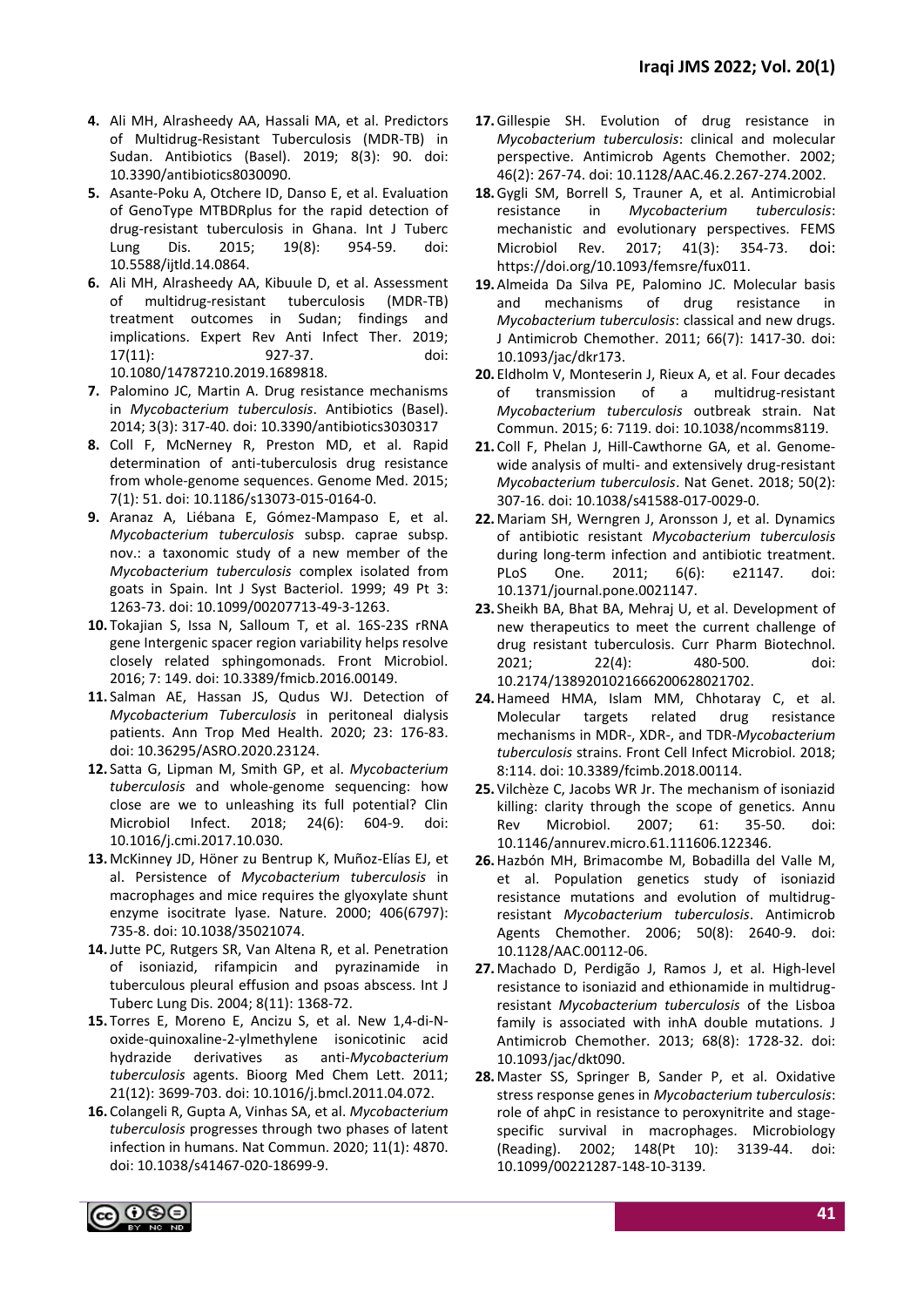- **29.** Liu L, Jiang F, Chen L, et al. The impact of combined gene mutations in inhA and ahpC genes on high levels of isoniazid resistance amongst katG non-315 in multidrug-resistant tuberculosis isolates from China. Emerg Microbes Infect. 2018; 7(1): 183. doi: 10.1038/s41426-018-0184-0.
- **30.** Manson AL, Cohen KA, Abeel T, et al. Genomic analysis of globally diverse *Mycobacterium tuberculosis* strains provides insights into the emergence and spread of multidrug resistance. Nat Genet. 2017; 49(3): 395-402. doi: 10.1038/ng.3767.
- **31.**World Health Organization. WHO treatment guidelines for isoniazid-resistant tuberculosis: supplement to the WHO treatment guidelines for drug-resistant tuberculosis. World Health Organization; 2018.
- **32.**Nguyen HQ, Nguyen NV, Contamin L, et al. Quadruple-first line drug resistance in *Mycobacterium tuberculosis* in Vietnam: What can we learn from genes? Infect Genet Evol. 2017; 50: 55- 61. doi: 10.1016/j.meegid.2017.02.012.
- **33.** Cohen KA, Abeel T, Manson McGuire A, et al. Evolution of extensively drug-resistant tuberculosis over four decades: Whole genome sequencing and dating analysis of *Mycobacterium tuberculosis* isolates from KwaZulu-Natal. PLoS Med. 2015; 12(9): e1001880. doi: 10.1371/journal.pmed.1001880.
- **34.** Kumar P, Balooni V, Sharma BK, et al. High degree of multi-drug resistance and hetero-resistance in pulmonary TB patients from Punjab state of India. Tuberculosis (Edinb). 2014; 94(1): 73-80. doi: 10.1016/j.tube.2013.10.001.
- **35.** Fonseca JD, Knight GM, McHugh TD. The complex evolution of antibiotic resistance in *Mycobacterium tuberculosis*. Int J Infect Dis. 2015; 32: 94-100. doi: 10.1016/j.ijid.2015.01.014.
- **36.**Heep M, Rieger U, Beck D, et al. Mutations in the beginning of the rpoB gene can induce resistance to rifamycins in both *Helicobacter pylori* and *Mycobacterium tuberculosis*. Antimicrob Agents Chemother. 2000; 44(4): 1075-7. doi: 10.1128/AAC.44.4.1075-1077.2000.
- **37.** Minh NN, Van Bac N, Son NT, et al. Molecular characteristics of rifampin- and isoniazid-resistant *Mycobacterium tuberculosis* strains isolated in Vietnam. J Clin Microbiol. 2012; 50(3): 598-601. doi: 10.1128/JCM.05171-11.
- **38.**Gibson J, Donnan E, Eather G. Management of rifampicin mono-resistant tuberculosis in Queensland, Australia: a retrospective case series. Respirol Case Rep. 2018; 6(8): e00366. doi: 10.1002/rcr2.366.
- **39.** Villegas L, Otero L, Sterling TR, et al. Prevalence, risk factors, and treatment outcomes of isoniazid- and rifampicin-mono-resistant pulmonary tuberculosis in Lima, Peru. PLoS One. 2016; 11(4): e0152933. doi: 10.1371/journal.pone.0152933.
- **40.**Nahid P, Dorman SE, Alipanah N, et al. Official American Thoracic Society/Centers for Disease Control and Prevention/Infectious Diseases Society of

America Clinical Practice Guidelines: Treatment of Drug-Susceptible Tuberculosis. Clin Infect Dis. 2016 Oct 1;63(7):e147-e195. doi: 10.1093/cid/ciw376. Epub 2016 Aug 10. PMID: 27516382; PMCID: PMC6590850.

- **41.** Zhang Y, Mitchison D. The curious characteristics of pyrazinamide: a review. Int J Tuberc Lung Dis. 2003; 7(1): 6-21.
- **42.**Heifets L, Higgins M, Simon B. Pyrazinamide is not active against *Mycobacterium tuberculosis* residing in cultured human monocyte-derived macrophages. Int J Tuberc Lung Dis. 2000; 4(6): 491-5.
- **43.** Zhang Y, Shi W, Zhang W, Mitchison D. Mechanisms of Pyrazinamide Action and Resistance. Microbiol Spectr. 2014; 2(4): MGM2-0023-2013. doi: 10.1128/microbiolspec.MGM2-0023-2013.
- **44.** Shi W, Chen J, Feng J, et al. Aspartate decarboxylase (PanD) as a new target of pyrazinamide in *Mycobacterium tuberculosis*. Emerg Microbes Infect. 2014; 3(8): e58. doi: 10.1038/emi.2014.61.
- **45.** Shi W, Zhang X, Jiang X, et al. Pyrazinamide inhibits trans-translation in *Mycobacterium tuberculosis*. Science. 2011; 333(6049): 1630-2. doi: 10.1126/science.1208813.
- **46.** Zhang L, Zhao Y, Gao Y, et al. Structures of cell wall arabinosyltransferases with the anti-tuberculosis drug ethambutol. Science. 2020; 368(6496): 1211-9. doi: 10.1126/science.aba9102.
- **47.** Salgado-Moran G, Ramirez-Tagle R, Glossman-Mitnik D. et al. Docking studies of binding of ethambutol to the C-terminal domain of the arabinosyltransferase from *Mycobacterium tuberculosis*. J Chemistry. 2013; 2013. Article ID 601270. doi: https://doi.org/10.1155/2013/601270
- **48.** Safi H, Lingaraju S, Amin A, et al. Evolution of highlevel ethambutol-resistant tuberculosis through interacting mutations in decaprenylphosphoryl-β-Darabinose biosynthetic and utilization pathway genes. Nat Genet. 2013; 45(10): 1190-7. doi: 10.1038/ng.2743.
- **49.** Cohen KA, Stott KE, Munsamy V, et al. Evidence for expanding the role of streptomycin in the management of drug-resistant *Mycobacterium tuberculosis*. Antimicrob Agents Chemother. 2020; 64(9): e00860-20. doi: 10.1128/AAC.00860-20.
- **50.**Juréen P, Angeby K, Sturegård E, et al. Wild-type MIC distributions for aminoglycoside and cyclic polypeptide antibiotics used for treatment of *Mycobacterium tuberculosis* infections. J Clin Microbiol. 2010; 48(5): 1853-8. doi: 10.1128/JCM.00240-10.
- **51.**Dookie N, Rambaran S, Padayatchi N, et al. Evolution of drug resistance in *Mycobacterium tuberculosis*: a review on the molecular determinants of resistance and implications for personalized care. J Antimicrob Chemother. 2018; 73(5): 1138-51. doi: 10.1093/jac/dkx506.
- **52.**Okamoto S, Tamaru A, Nakajima C, et al. Loss of a conserved 7-methylguanosine modification in 16S rRNA confers low-level streptomycin resistance in